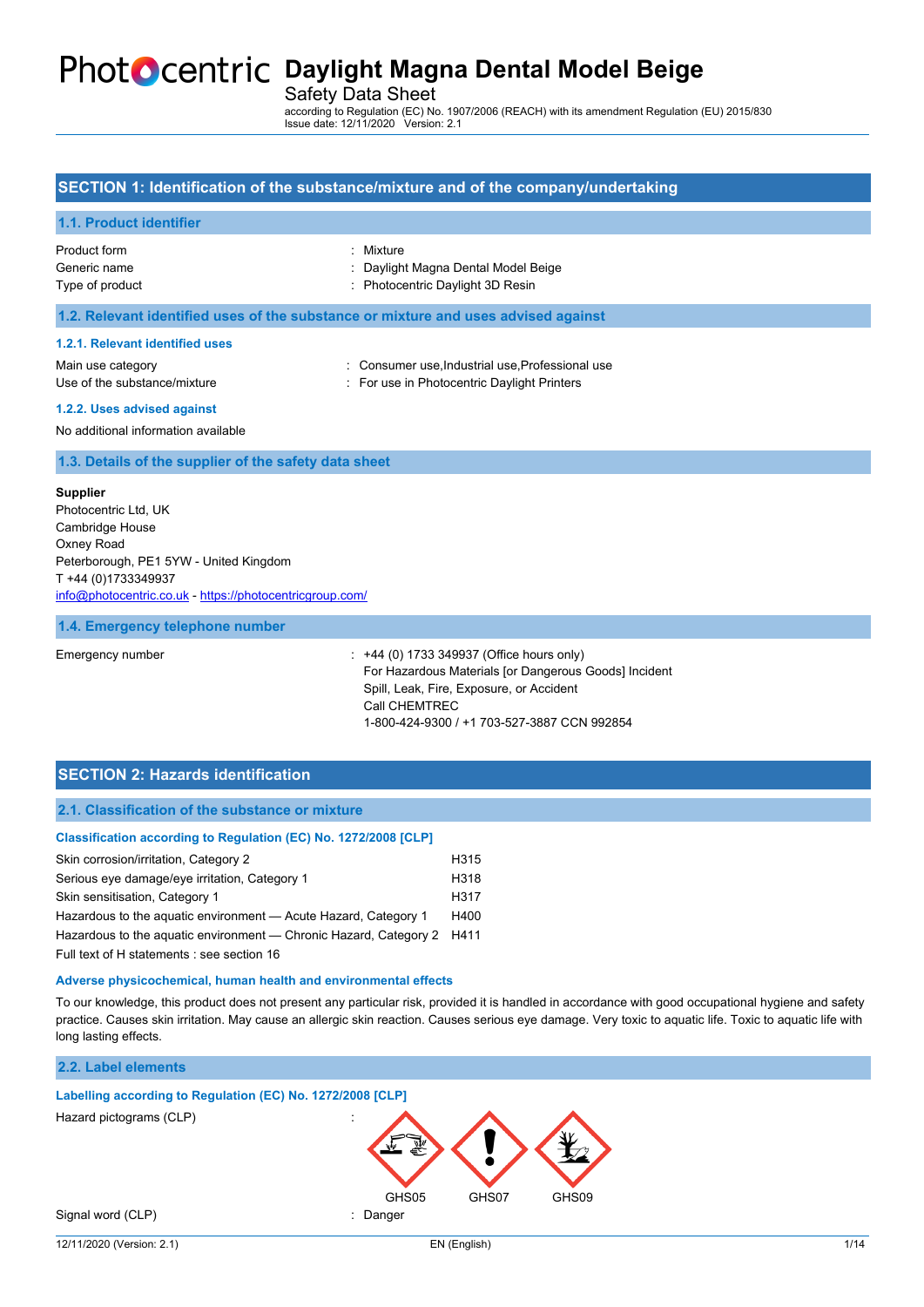Safety Data Sheet

according to Regulation (EC) No. 1907/2006 (REACH) with its amendment Regulation (EU) 2015/830

| Contains                       | : Proprietary (Diacrylate); Proprietary (Crosslinking agent); Proprietary (Crosslinking agent) |
|--------------------------------|------------------------------------------------------------------------------------------------|
| Hazard statements (CLP)        | : H315 - Causes skin irritation.                                                               |
|                                | H317 - May cause an allergic skin reaction.                                                    |
|                                | H318 - Causes serious eye damage.                                                              |
|                                | H410 - Very toxic to aquatic life with long lasting effects.                                   |
| Precautionary statements (CLP) | : P264 - Wash hands thoroughly after handling.                                                 |
|                                | P272 - Contaminated work clothing should not be allowed out of the workplace.                  |
|                                | P273 - Avoid release to the environment.                                                       |
|                                | P280 - Wear protective clothing, eye protection, face protection.                              |
|                                | P302+P352 - IF ON SKIN: Wash with plenty of soap and water.                                    |
|                                | P305+P351+P338 - IF IN EYES: Rinse cautiously with water for several minutes. Remove           |
|                                | contact lenses, if present and easy to do. Continue rinsing.                                   |
|                                | P310 - Immediately call a doctor.                                                              |
|                                | P321 - Specific treatment (see supplemental first aid instruction on this label).              |
|                                | P333+P313 - If skin irritation or rash occurs: Get medical advice/attention.                   |

## **2.3. Other hazards**

No additional information available

## **SECTION 3: Composition/information on ingredients**

### **3.1. Substances**

### Not applicable

## **3.2. Mixtures**

| <b>Name</b>                      | $\frac{9}{6}$      | <b>Classification according to Regulation</b><br>(EC) No. 1272/2008 [CLP]                                             |
|----------------------------------|--------------------|-----------------------------------------------------------------------------------------------------------------------|
| Proprietary (Diacrylate)         | $\geq$ 25 $-$ < 70 | Aquatic Acute 1, H400<br>Aquatic Chronic 1, H410                                                                      |
| Proprietary (Diacrylate)         | $\geq$ 25 $-$ < 50 | Skin Irrit. 2, H315<br>Eye Dam. 1, H318<br>Skin Sens. 1, H317<br>Aquatic Chronic 2, H411                              |
| Proprietary (Diacrylate)         | $\geq 20 - 525$    | Skin Irrit. 2, H315<br>Eye Irrit. 2, H319                                                                             |
| Proprietary (Crosslinking agent) | $\ge 0.1 - 1$      | Eye Irrit. 2, H319<br>Skin Sens. 1, H317                                                                              |
| Proprietary (Photoinitiator)     | $\ge 0.1 - 1$      | Flam. Sol. 1, H228<br>Repr. 2, H361f<br><b>STOT RE 2, H373</b><br>Aquatic Chronic 2, H411                             |
| Proprietary (Photoinititor)      | $\ge 0.1 - 1$      | Repr. 2, H361f                                                                                                        |
| Proprietary (Crosslinking agent) | < 1                | Acute Tox. 4 (Oral), H302<br><b>STOT RE 2, H373</b><br>Aquatic Acute 1, H400 (M=10)<br>Aquatic Chronic 1, H410 (M=10) |
| Proprietary (Inhibitor)          | $\ge 0.1 - 1$      | Acute Tox. 4 (Oral), H302<br>Eye Irrit. 2, H319<br>Skin Sens. 1, H317<br>Aquatic Chronic 2, H411                      |

Full text of H-statements: see section 16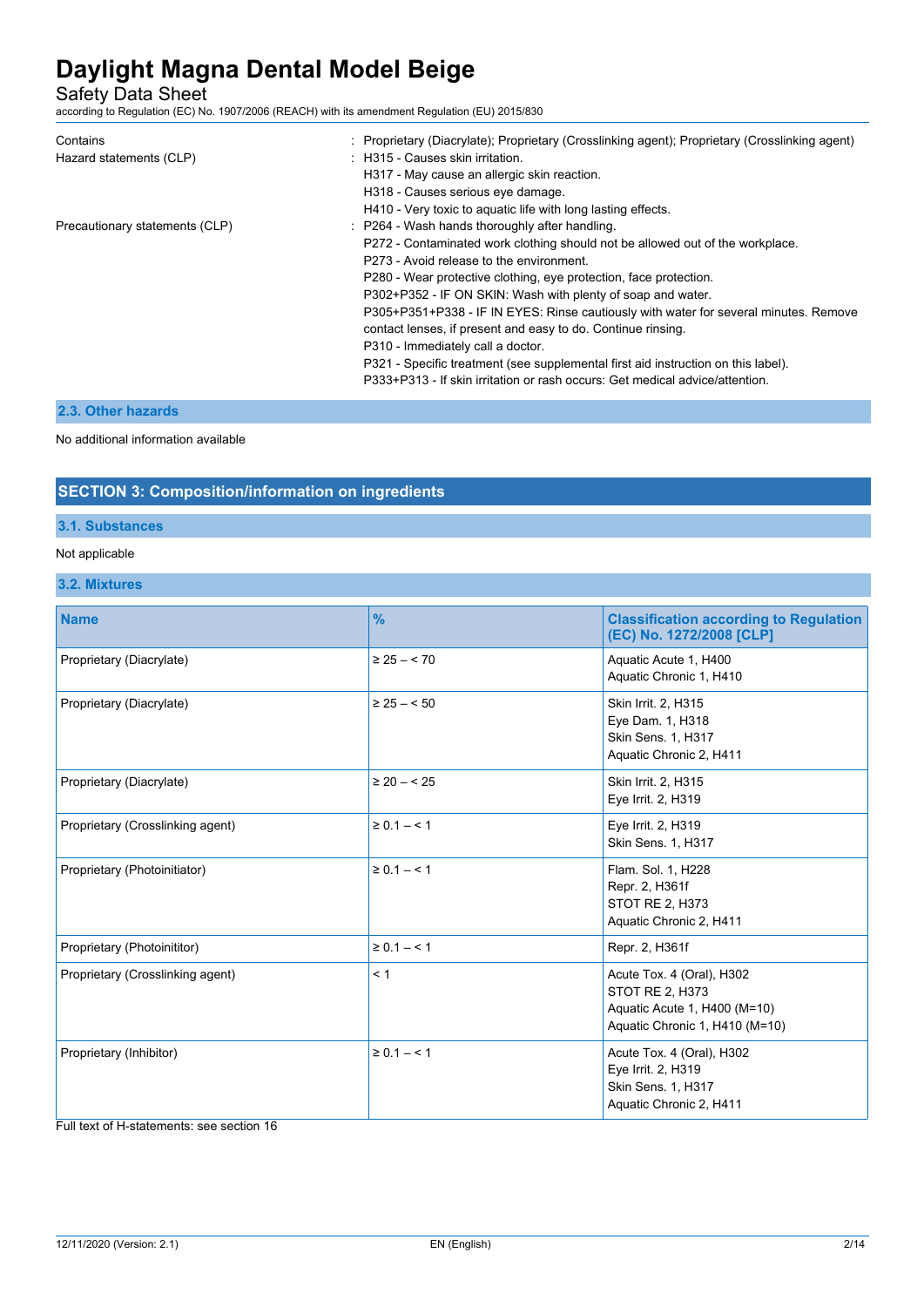Safety Data Sheet

according to Regulation (EC) No. 1907/2006 (REACH) with its amendment Regulation (EU) 2015/830

### **SECTION 4: First aid measures**

| 4.1. Description of first aid measures                                                                        |                                                                                                                                                                                                                    |
|---------------------------------------------------------------------------------------------------------------|--------------------------------------------------------------------------------------------------------------------------------------------------------------------------------------------------------------------|
| First-aid measures general                                                                                    | : Call a poison center or a doctor if you feel unwell. Never give anything by mouth to an<br>unconscious person.                                                                                                   |
| First-aid measures after inhalation                                                                           | : Remove person to fresh air and keep comfortable for breathing.                                                                                                                                                   |
| First-aid measures after skin contact                                                                         | : Wash skin with plenty of water. Take off contaminated clothing. If skin irritation or rash<br>occurs: Get medical advice/attention.                                                                              |
| First-aid measures after eye contact                                                                          | : Rinse cautiously with water for several minutes. Remove contact lenses, if present and easy<br>to do. Continue rinsing. Call a physician immediately.                                                            |
| First-aid measures after ingestion                                                                            | : Provide rest, warmth and fresh air. Immediately rinse mouth and drink plently of water (200-<br>300 ml). Call a POISON CENTER/doctor if you feel unwell. Call a poison center or a<br>doctor if you feel unwell. |
| 4.2. Most important symptoms and effects, both acute and delayed                                              |                                                                                                                                                                                                                    |
| Symptoms/effects after inhalation                                                                             | : Inhalation may cause irritation (cough, short breathing, difficulty in breathing). May cause<br>respiratory irritation.                                                                                          |
| Symptoms/effects after skin contact<br>Symptoms/effects after eye contact<br>Symptoms/effects after ingestion | : May be harmful in contact with skin. Irritation. May cause an allergic skin reaction.<br>: Serious damage to eyes.<br>: May be harmful if swallowed. May cause irritation to the digestive tract.                |
|                                                                                                               |                                                                                                                                                                                                                    |

## **4.3. Indication of any immediate medical attention and special treatment needed**

Treat symptomatically.

| <b>SECTION 5: Firefighting measures</b>                                       |                                                                                                                                             |  |  |
|-------------------------------------------------------------------------------|---------------------------------------------------------------------------------------------------------------------------------------------|--|--|
| 5.1. Extinguishing media                                                      |                                                                                                                                             |  |  |
| Suitable extinguishing media<br>Unsuitable extinguishing media                | Water spray. Dry powder. Foam. Carbon dioxide.<br>: Do not use a heavy water stream.                                                        |  |  |
| 5.2. Special hazards arising from the substance or mixture                    |                                                                                                                                             |  |  |
| Hazardous decomposition products in case of fire Toxic fumes may be released. |                                                                                                                                             |  |  |
| 5.3. Advice for firefighters                                                  |                                                                                                                                             |  |  |
| Protection during firefighting                                                | : Do not attempt to take action without suitable protective equipment. Self-contained<br>breathing apparatus. Complete protective clothing. |  |  |
| Other information                                                             | : High temperature decomposition products are harmful by inhalation.                                                                        |  |  |

| <b>SECTION 6: Accidental release measures</b>                            |                                                                                                                                                                  |  |
|--------------------------------------------------------------------------|------------------------------------------------------------------------------------------------------------------------------------------------------------------|--|
| 6.1. Personal precautions, protective equipment and emergency procedures |                                                                                                                                                                  |  |
| 6.1.1. For non-emergency personnel                                       |                                                                                                                                                                  |  |
| Protective equipment                                                     | : Wear recommended personal protective equipment.                                                                                                                |  |
| Emergency procedures                                                     | : Ventilate spillage area. Avoid contact with skin and eyes. Avoid breathing dust, fume, mist,<br>spray, vapours.                                                |  |
| 6.1.2. For emergency responders                                          |                                                                                                                                                                  |  |
| Protective equipment                                                     | : Do not attempt to take action without suitable protective equipment. For further information<br>refer to section 8: "Exposure controls/personal protection".   |  |
| Emergency procedures                                                     | : Evacuate unnecessary personnel. Prevent from entering sewers, basements and workpits,<br>or any place where its accumulation can be dangerous. Ventilate area. |  |
| <b>6.2. Environmental precautions</b>                                    |                                                                                                                                                                  |  |

Avoid release to the environment.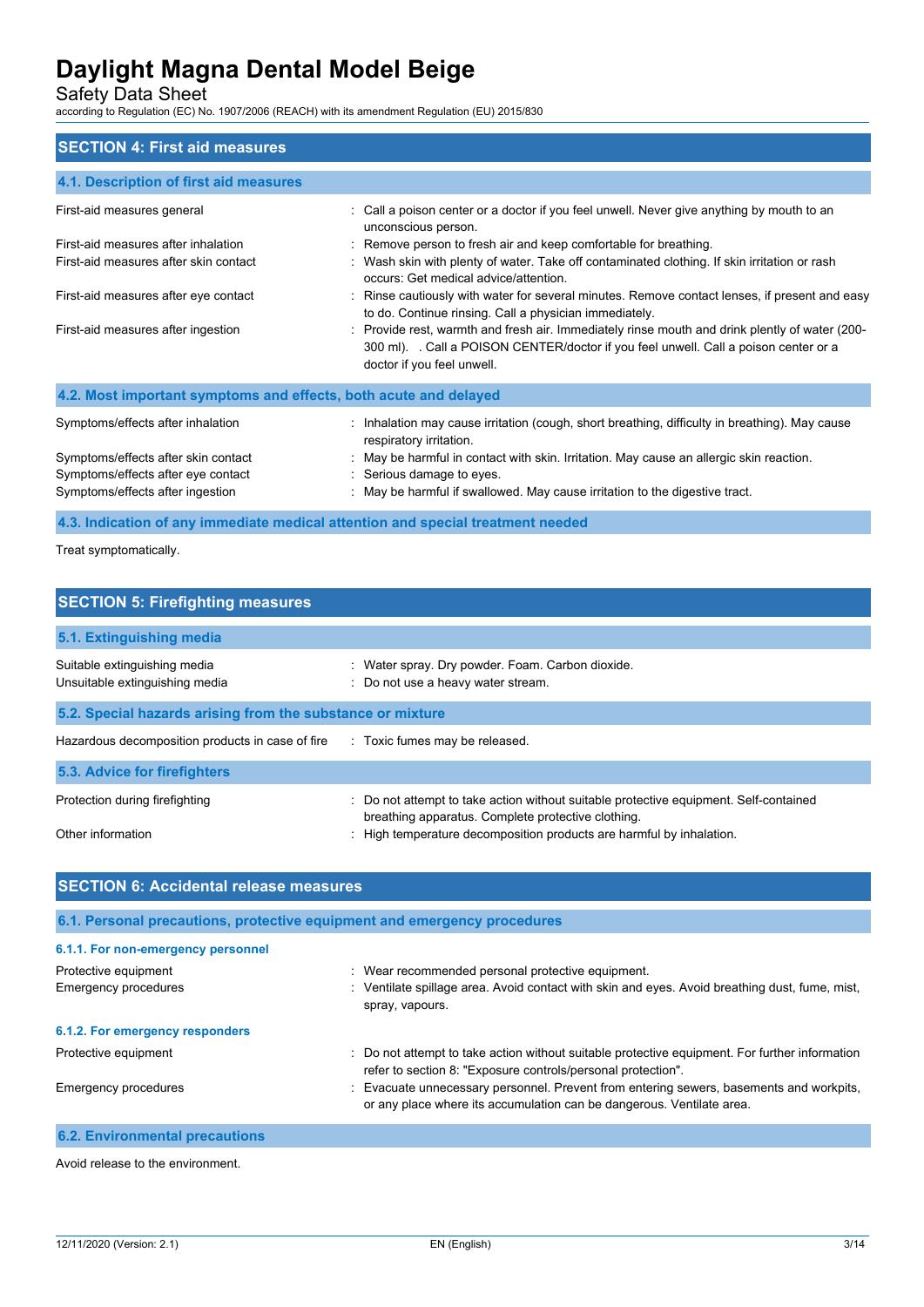Safety Data Sheet

according to Regulation (EC) No. 1907/2006 (REACH) with its amendment Regulation (EU) 2015/830

| 6.3. Methods and material for containment and cleaning up |                                                                                                                                                                                                                                               |
|-----------------------------------------------------------|-----------------------------------------------------------------------------------------------------------------------------------------------------------------------------------------------------------------------------------------------|
| For containment                                           | : For large spills, confine the spill in a dike and charge it with wet sand or earth for<br>subsequent safe disposal. Contain any spills with dikes or absorbents to prevent migration<br>and entry into sewers or streams. Collect spillage. |
| Methods for cleaning up                                   | : Take up liquid spill into absorbent material.                                                                                                                                                                                               |
| Other information                                         | : Dispose of materials or solid residues at an authorized site.                                                                                                                                                                               |

**6.4. Reference to other sections**

For further information refer to section 13.

| <b>SECTION 7: Handling and storage</b>                             |                                                                                                                                                                                                                                                                         |
|--------------------------------------------------------------------|-------------------------------------------------------------------------------------------------------------------------------------------------------------------------------------------------------------------------------------------------------------------------|
| 7.1. Precautions for safe handling                                 |                                                                                                                                                                                                                                                                         |
| Additional hazards when processed<br>Precautions for safe handling | : Not expected to present a significant hazard under anticipated conditions of normal use.<br>: Ensure good ventilation of the work station. Wear personal protective equipment. Avoid<br>contact with skin and eyes. Avoid breathing dust, fume, mist, spray, vapours. |
| Handling temperature<br>Hygiene measures                           | : $< 10 < t > 50^{\circ}$ C<br>: Do not eat, drink or smoke when using this product. Always wash hands after handling the<br>product. Wash contaminated clothing before reuse. Contaminated work clothing should not<br>be allowed out of the workplace.                |
| 7.2. Conditions for safe storage, including any incompatibilities  |                                                                                                                                                                                                                                                                         |
| <b>Technical measures</b>                                          | Ensure adequate ventilation, especially in confined areas. Store in a well-ventilated place.                                                                                                                                                                            |

|                        | Keep container tightly closed.                 |  |
|------------------------|------------------------------------------------|--|
| Storage conditions     | : Store in a well-ventilated place. Keep cool. |  |
| Incompatible materials | : Direct sunlight.                             |  |
| Storage temperature    | : $< 25 °C$                                    |  |
|                        |                                                |  |
|                        |                                                |  |

**7.3. Specific end use(s)**

Data not available.

## **SECTION 8: Exposure controls/personal protection**

### **8.1. Control parameters**

| <b>Proprietary (Inhibitor)</b>                    |                               |
|---------------------------------------------------|-------------------------------|
| <b>USA - ACGIH - Occupational Exposure Limits</b> |                               |
| ACGH TWA (mg/m <sup>3</sup> )                     | 5 mg/m <sup>3</sup>           |
| Remark (ACGIH)                                    | TLV® Basis: Eye irr; skin dam |
| Regulatory reference                              | ACGIH 2020                    |

**8.2. Exposure controls**

### **Appropriate engineering controls:**

Ensure good ventilation of the work station.

#### **Personal protective equipment:**

Wear recommended personal protective equipment. Safety glasses. Gloves.

| Hand protection:  |  |
|-------------------|--|
| Protective gloves |  |
|                   |  |
| Eye protection:   |  |
| Safety glasses    |  |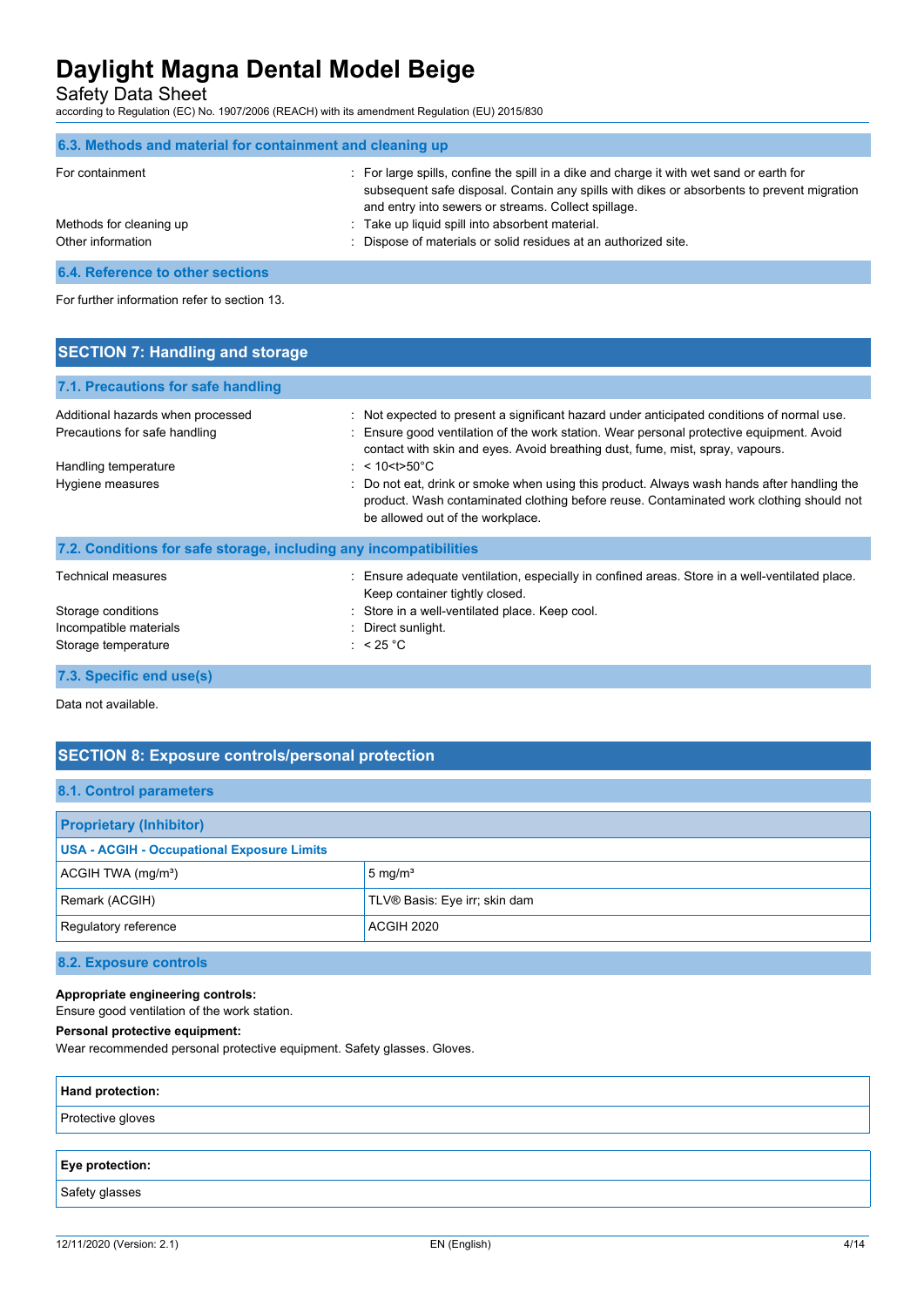Safety Data Sheet

according to Regulation (EC) No. 1907/2006 (REACH) with its amendment Regulation (EU) 2015/830

### **Skin and body protection:**

#### Wear suitable protective clothing

#### **Respiratory protection:**

In case of insufficient ventilation, wear suitable respiratory equipment

#### **Personal protective equipment symbol(s):**



#### **Environmental exposure controls:**

Avoid release to the environment.

#### **Consumer exposure controls:**

The substance is not classified for human health hazards or for environment effects and it is not PBT or vPvB so that no exposure assessment or risk characterisation is required. For tasks where the intervention of workers is required, the substance must be handled in accordance with good industrial hygiene and safety procedures.

## **SECTION 9: Physical and chemical properties**

#### **9.1. Information on basic physical and chemical properties**

| Physical state                                  | Liquid                       |
|-------------------------------------------------|------------------------------|
| Appearance                                      | Liquid.                      |
| Colour                                          | Beige.                       |
| Odour                                           | characteristic.              |
| Odour threshold                                 | No data available            |
| рH                                              | No data available            |
| Relative evaporation rate (butylacetate=1)      | No data available            |
| Melting point                                   | Not applicable               |
| Freezing point                                  | No data available            |
| Boiling point                                   | No data available            |
| Flash point                                     | No data available            |
| Auto-ignition temperature                       | No data available            |
| Decomposition temperature                       | No data available            |
| Flammability (solid, gas)                       | Not applicable               |
| Vapour pressure                                 | No data available            |
| Relative vapour density at 20 °C                | No data available            |
| Relative density                                | No data available            |
| Solubility                                      | Material insoluble in water. |
| Partition coefficient n-octanol/water (Log Pow) | No data available            |
| Viscosity, kinematic                            | No data available            |
| Viscosity, dynamic                              | 100 - 150 mPa·s @25°C        |
| <b>Explosive properties</b>                     | No data available            |
| Oxidising properties                            | No data available            |
| <b>Explosive limits</b>                         | No data available            |

#### **9.2. Other information**

No additional information available

## **SECTION 10: Stability and reactivity**

#### **10.1. Reactivity**

The product is non-reactive under normal conditions of use, storage and transport.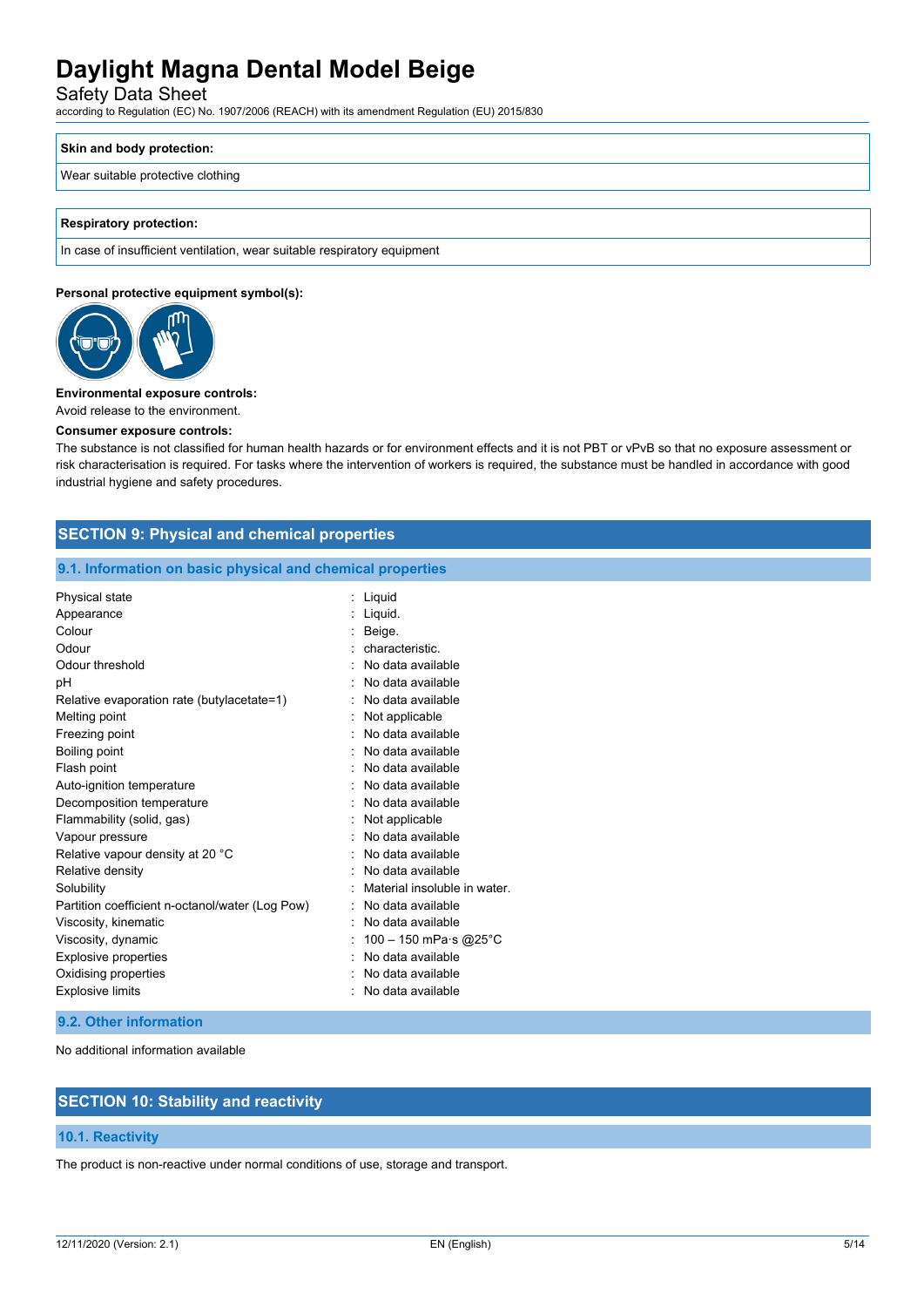Safety Data Sheet

according to Regulation (EC) No. 1907/2006 (REACH) with its amendment Regulation (EU) 2015/830

#### **10.2. Chemical stability**

#### Stable under normal conditions.

**10.3. Possibility of hazardous reactions**

No dangerous reactions known under normal conditions of use.

**10.4. Conditions to avoid**

None under recommended storage and handling conditions (see section 7).

**10.5. Incompatible materials**

No additional information available

**10.6. Hazardous decomposition products**

Under normal conditions of storage and use, hazardous decomposition products should not be produced.

| <b>SECTION 11: Toxicological information</b>                                                                                                                                                                                         |                                                                                                  |
|--------------------------------------------------------------------------------------------------------------------------------------------------------------------------------------------------------------------------------------|--------------------------------------------------------------------------------------------------|
| 11.1. Information on toxicological effects                                                                                                                                                                                           |                                                                                                  |
| Acute toxicity (oral)<br>Acute toxicity (dermal)<br>Acute toxicity (inhalation)                                                                                                                                                      | : Not classified<br>: Not classified<br>: Not classified                                         |
| <b>Proprietary (Diacrylate)</b>                                                                                                                                                                                                      |                                                                                                  |
| LD50 oral rat                                                                                                                                                                                                                        | 3530 mg/kg                                                                                       |
| LD50 dermal rat                                                                                                                                                                                                                      | > 2000 mg/kg                                                                                     |
| LD50 dermal rabbit                                                                                                                                                                                                                   | > 2000 mg/kg bodyweight Animal: rabbit, Guideline: OECD Guideline 402 (Acute Dermal<br>Toxicity) |
| <b>Product of the contract of the contract of the contract of the contract of the contract of the contract of the contract of the contract of the contract of the contract of the contract of the contract of the contract of th</b> |                                                                                                  |

| <b>Proprietary (Diacrylate)</b>     |                      |
|-------------------------------------|----------------------|
| LD50 oral rat                       | $\vert$ > 2000 mg/kg |
|                                     |                      |
| <b>Proprietary (Photoinitiator)</b> |                      |

| LD50 oral rat     | > 2000 mg/kg bodyweight Animal: rat, Guideline: other:OECD GUIDELINE No.401<br>CORRESPONDING TO 84/449/EEC, B.1)    |
|-------------------|---------------------------------------------------------------------------------------------------------------------|
| ' LD50 dermal rat | > 2000 mg/kg bodyweight Animal: rat, Guideline: other:OECD GUIDELINE No.402<br>I (CORRESPONDING TO 84/449/EEC, B.3) |

| <b>Proprietary (Crosslinking agent)</b> |                                                                                                                                               |
|-----------------------------------------|-----------------------------------------------------------------------------------------------------------------------------------------------|
| LD50 oral rat                           | > 2000 mg/kg bodyweight Animal: rat, Guideline: OECD Guideline 401 (Acute Oral<br>Toxicity), Guideline: EU Method B.1 (Acute Toxicity (Oral)) |
| LD50 dermal rabbit                      | > 13200 mg/kg bodyweight Animal: rabbit                                                                                                       |

| <b>Proprietary (Crosslinking agent)</b> |                                                                                                                                                                                                                  |
|-----------------------------------------|------------------------------------------------------------------------------------------------------------------------------------------------------------------------------------------------------------------|
| LD50 oral rat                           | 1000 - 2000 mg/kg bodyweight Animal: rat, Animal sex: female, Guideline: OECD<br>Guideline 423 (Acute Oral toxicity - Acute Toxic Class Method)                                                                  |
| LC50 Inhalation - Rat                   | > 3.363 mg/l air Animal: rat, Guideline: OECD Guideline 403 (Acute Inhalation Toxicity),<br>Guideline: EU Method B.2 (Acute Toxicity (Inhalation)), Guideline: EPA OPPTS 870.1300<br>(Acute inhalation toxicity) |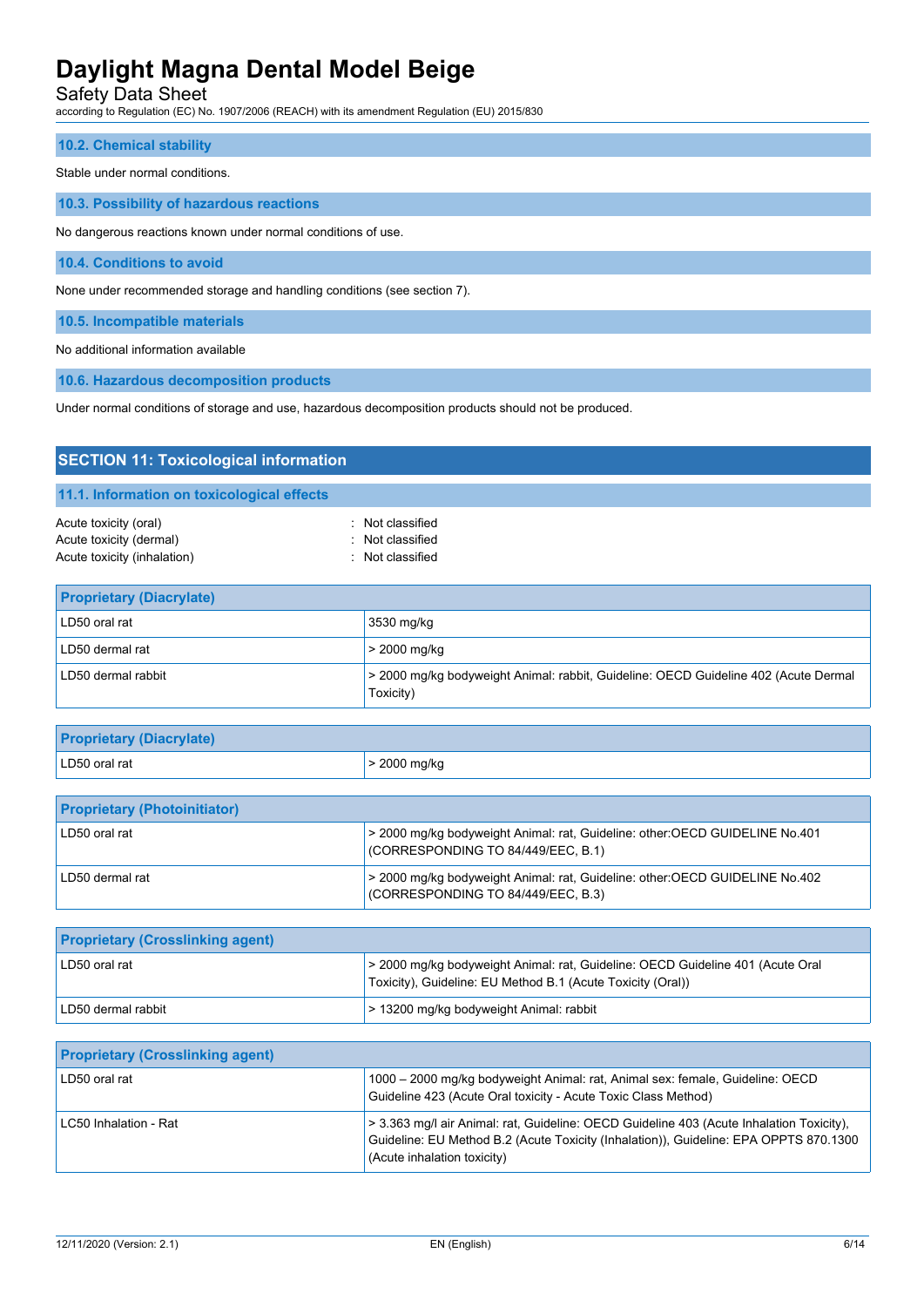Safety Data Sheet

according to Regulation (EC) No. 1907/2006 (REACH) with its amendment Regulation (EU) 2015/830

| <b>Proprietary (Photoinititor)</b> |                                                                                                                                                                                                                                                                                     |
|------------------------------------|-------------------------------------------------------------------------------------------------------------------------------------------------------------------------------------------------------------------------------------------------------------------------------------|
| LD50 oral rat                      | > 5000 mg/kg bodyweight Animal: rat, Guideline: OECD Guideline 401 (Acute Oral<br>Toxicity)                                                                                                                                                                                         |
| LD50 dermal rat                    | > 2000 mg/kg bodyweight Animal: rat, Guideline: OECD Guideline 402 (Acute Dermal<br>Toxicity), Guideline: EU Method B.3 (Acute Toxicity (Dermal)), Guideline: EPA OPPTS<br>870.1200 (Acute Dermal Toxicity), Guideline: other: Japan MAFF Testing Guideline of 12<br>Nosan No. 8147 |

| <b>Proprietary (Inhibitor)</b> |                                                                                                                                                                         |
|--------------------------------|-------------------------------------------------------------------------------------------------------------------------------------------------------------------------|
| LD50 oral rat                  | 1600 mg/kg Source: HSDB, ChemIDplus, NITE                                                                                                                               |
| LD50 dermal rat                | > 2000 mg/kg bodyweight Animal: rat, Guideline: EU Method B.3 (Acute Toxicity<br>(Dermal)), Guideline: other:OECD No 423 Acute Oral Toxicity - Acute Toxic Class Method |

| <b>Proprietary (Diacrylate)</b>         |                                                                                                                                                                                                                               |
|-----------------------------------------|-------------------------------------------------------------------------------------------------------------------------------------------------------------------------------------------------------------------------------|
| LD50 oral rat                           | > 2000 mg/kg bodyweight Animal: rat, Animal sex: female, Guideline: OECD Guideline<br>423 (Acute Oral toxicity - Acute Toxic Class Method), Guideline: EU Method B.1 tris<br>(Acute Oral Toxicity - Acute Toxic Class Method) |
| LD50 dermal rat                         | > 2000 mg/kg bodyweight Animal: rat, Guideline: OECD Guideline 402 (Acute Dermal<br>Toxicity), Guideline: EU Method B.3 (Acute Toxicity (Dermal))                                                                             |
| Skin corrosion/irritation               | Causes skin irritation.                                                                                                                                                                                                       |
| Serious eye damage/irritation           | Causes serious eye damage.                                                                                                                                                                                                    |
| Respiratory or skin sensitisation       | May cause an allergic skin reaction.                                                                                                                                                                                          |
| Germ cell mutagenicity                  | Not classified                                                                                                                                                                                                                |
| Carcinogenicity                         | : Not classified                                                                                                                                                                                                              |
| Reproductive toxicity                   | : Not classified                                                                                                                                                                                                              |
| STOT-single exposure                    | : Not classified                                                                                                                                                                                                              |
| STOT-repeated exposure                  | : Not classified                                                                                                                                                                                                              |
| <b>Proprietary (Diacrylate)</b>         |                                                                                                                                                                                                                               |
| NOAEL (oral, rat, 90 days)              | 250 mg/kg bodyweight Animal: rat, Guideline: OECD Guideline 422 (Combined Repeated<br>Dose Toxicity Study with the Reproduction / Developmental Toxicity Screening Test)                                                      |
|                                         |                                                                                                                                                                                                                               |
| <b>Proprietary (Photoinitiator)</b>     |                                                                                                                                                                                                                               |
| NOAEL (oral, rat, 90 days)              | < 10.8 mg/kg bodyweight Animal: other: ALBINO RAT/Tif: RAIf (SPF) HYBRIDIS OF<br>RII/1×RII/2, Guideline: other:EEC Directive, B.7                                                                                             |
|                                         |                                                                                                                                                                                                                               |
| <b>Proprietary (Crosslinking agent)</b> |                                                                                                                                                                                                                               |
| NOAEL (oral, rat, 90 days)              | 250 mg/kg bodyweight Animal: rat, Guideline: OECD Guideline 422 (Combined Repeated<br>Dose Toxicity Study with the Reproduction / Developmental Toxicity Screening Test)                                                      |

| <b>Proprietary (Crosslinking agent)</b> |                                                                                                                                                                                    |
|-----------------------------------------|------------------------------------------------------------------------------------------------------------------------------------------------------------------------------------|
| NOAEL (oral, rat, 90 days)              | $\geq$ 100 mg/kg bodyweight Animal: rat, Guideline: OECD Guideline 422 (Combined<br>Repeated Dose Toxicity Study with the Reproduction / Developmental Toxicity Screening<br>Test) |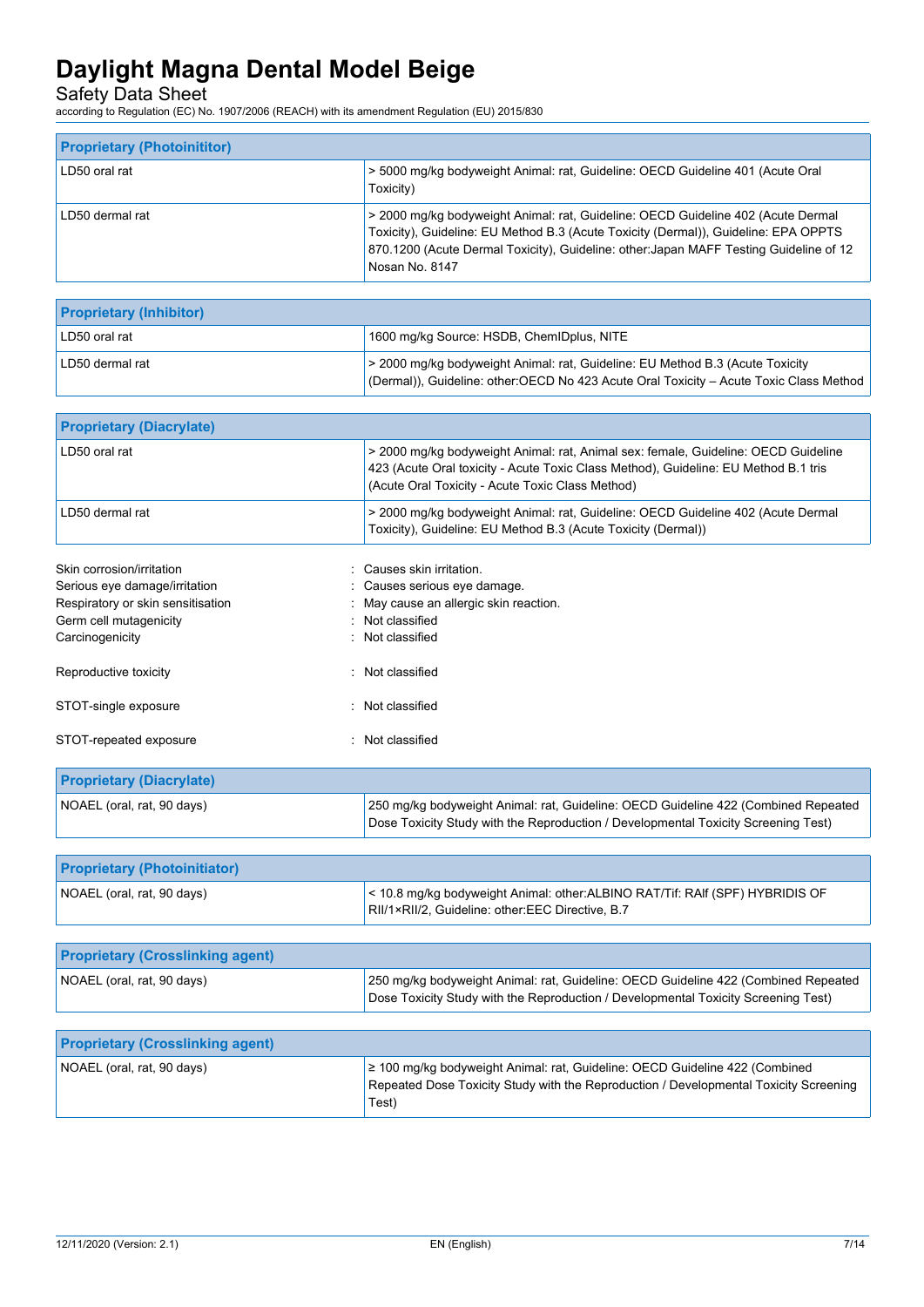Safety Data Sheet

according to Regulation (EC) No. 1907/2006 (REACH) with its amendment Regulation (EU) 2015/830

| <b>Proprietary (Inhibitor)</b> |                                                                                                                                                                                                                                                                                                                            |
|--------------------------------|----------------------------------------------------------------------------------------------------------------------------------------------------------------------------------------------------------------------------------------------------------------------------------------------------------------------------|
| LOAEL (oral, rat, 90 days)     | 300 mg/kg bodyweight Animal: rat, Guideline: OECD Guideline 422 (Combined Repeated<br>Dose Toxicity Study with the Reproduction / Developmental Toxicity Screening Test),<br>Guideline: other:EPA OPPTS 870.3650 (Combined Repeated Dose Toxicity Study with<br>the Reproduction / Developmental Toxicity Screening Test)  |
| NOAEL (oral, rat, 90 days)     | 150 mg/kg bodyweight Animal: rat, Guideline: OECD Guideline 422 (Combined Repeated<br>Dose Toxicity Study with the Reproduction / Developmental Toxicity Screening Test),<br>Guideline: other: EPA OPPTS 870.3650 (Combined Repeated Dose Toxicity Study with<br>the Reproduction / Developmental Toxicity Screening Test) |

| <b>Proprietary (Diacrylate)</b>                        |                                                                                                                                                                                             |
|--------------------------------------------------------|---------------------------------------------------------------------------------------------------------------------------------------------------------------------------------------------|
| NOAEL (oral, rat, 90 days)                             | 1000 mg/kg bodyweight Animal: rat, Guideline: OECD Guideline 407 (Repeated Dose 28-<br>Day Oral Toxicity in Rodents), Guideline: EU Method B.7 (Repeated Dose (28 Days)<br>Toxicity (Oral)) |
| Aspiration hazard                                      | . Not classified                                                                                                                                                                            |
| Potential adverse human health effects and<br>symptoms | . Harmful if swallowed                                                                                                                                                                      |
| Other information                                      | : Likely routes of exposure: skin and eye. Likely routes of exposure: inhalation.                                                                                                           |

| <b>SECTION 12: Ecological information</b>                                              |                                                                                                                                                                                                          |
|----------------------------------------------------------------------------------------|----------------------------------------------------------------------------------------------------------------------------------------------------------------------------------------------------------|
| 12.1. Toxicity                                                                         |                                                                                                                                                                                                          |
| Ecology - general                                                                      | The product is not considered harmful to aquatic organisms nor to cause long-term adverse<br>effects in the environment. Very toxic to aquatic life. Toxic to aquatic life with long lasting<br>effects. |
| Ecology - water                                                                        | Toxic to aquatic life.                                                                                                                                                                                   |
| Hazardous to the aquatic environment, short-term<br>(acute)                            | Very toxic to aquatic life.                                                                                                                                                                              |
| Hazardous to the aquatic environment, long-term<br>(chronic)<br>Not rapidly degradable | Toxic to aquatic life with long lasting effects.<br>$\mathcal{L}_{\mathcal{L}}$                                                                                                                          |

| <b>Proprietary (Diacrylate)</b> |                               |
|---------------------------------|-------------------------------|
| $LC50$ fish 1                   | $1 - 10$ mg/l                 |
| EC50 Daphnia 1                  | $10 - 100$ mg/l Daphnia magna |
| $EC50$ 72h algae (1)            | $10 - 100$ mg/l EC50          |

| <b>Proprietary (Photoinitiator)</b> |                                                                 |
|-------------------------------------|-----------------------------------------------------------------|
| $LC50$ fish 1                       | > 100 mg/l Test organisms (species): other: ZEBRA FISH          |
| EC50 other aquatic organisms 1      | 2.15 mg/l Test organisms (species): other aguatic crustacea: DM |

| <b>Proprietary (Crosslinking agent)</b> |                                                                                                        |
|-----------------------------------------|--------------------------------------------------------------------------------------------------------|
| LC50 fish 1                             | 1.95 mg/l Test organisms (species): Danio rerio (previous name: Brachydanio rerio)                     |
| EC50 Daphnia 1                          | 70.7 mg/l Test organisms (species): Daphnia magna                                                      |
| $EC50$ 72h algae (1)                    | 2.2 mg/l Test organisms (species): Desmodesmus subspicatus (previous name:<br>Scenedesmus subspicatus) |

| <b>Proprietary (Crosslinking agent)</b> |                                                                                              |      |
|-----------------------------------------|----------------------------------------------------------------------------------------------|------|
| $LC50$ fish 1                           | 0.034 mg/l Test organisms (species): Oncorhynchus mykiss (previous name: Salmo<br>gairdneri) |      |
|                                         |                                                                                              |      |
| 12/11/2020 (Version: 2.1)               | EN (English)                                                                                 | 8/14 |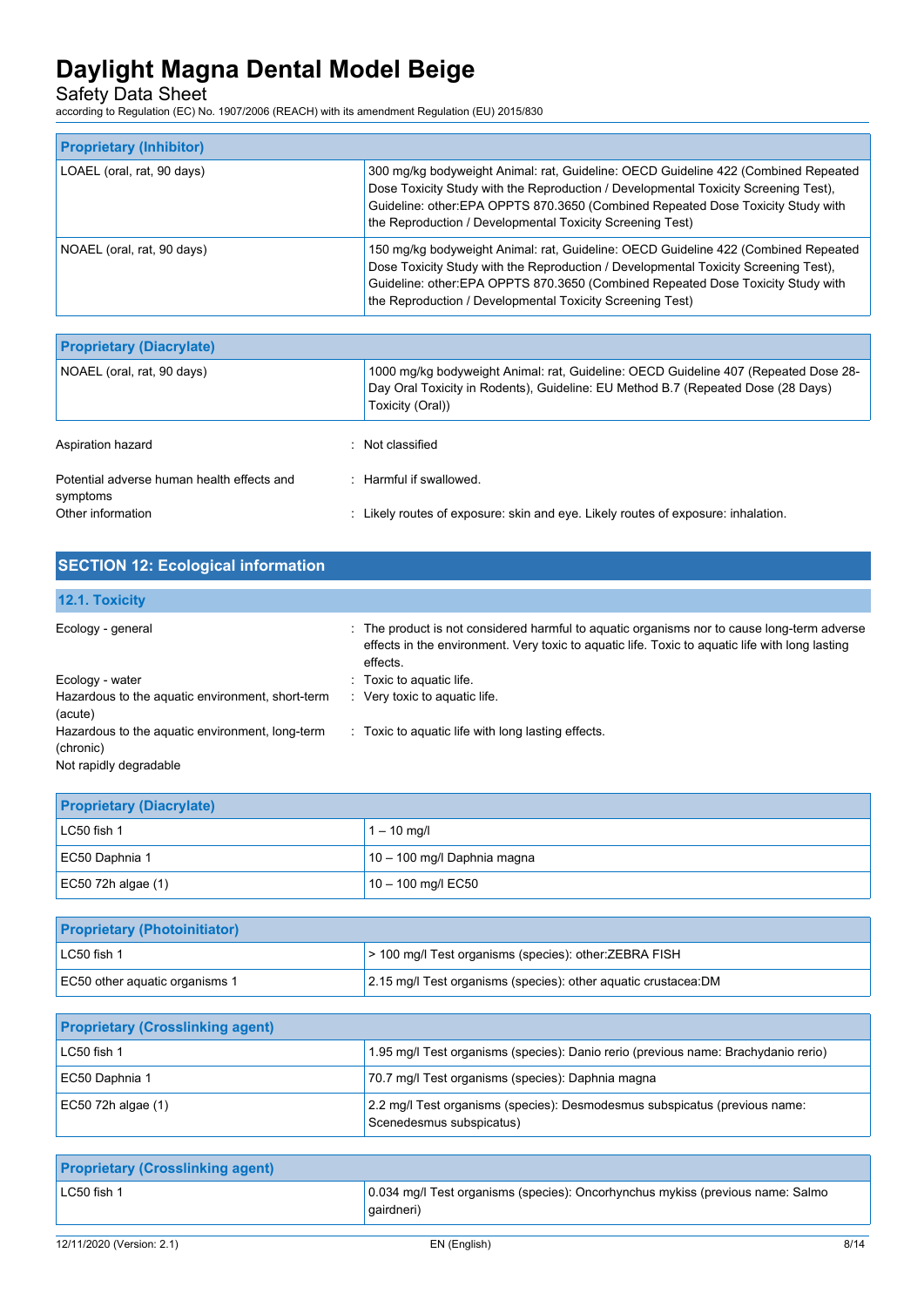Safety Data Sheet

according to Regulation (EC) No. 1907/2006 (REACH) with its amendment Regulation (EU) 2015/830

| EC50 Daphnia 1       | $> 0.35$ mg/l Test organisms (species): Daphnia magna                                                     |
|----------------------|-----------------------------------------------------------------------------------------------------------|
| $EC50$ 72h algae (1) | > 0.12 mg/l Test organisms (species): Desmodesmus subspicatus (previous name:<br>Scenedesmus subspicatus) |

| <b>Proprietary (Photoinititor)</b> |                                                                                                                                                |
|------------------------------------|------------------------------------------------------------------------------------------------------------------------------------------------|
| EC50 Daphnia 1                     | 3.53 mg/l Test organisms (species): Daphnia magna                                                                                              |
| $EC50$ 72h algae (1)               | > 2.01 mg/l Test organisms (species): Pseudokirchneriella subcapitata (previous names:<br>Raphidocelis subcapitata, Selenastrum capricornutum) |

| <b>Proprietary (Inhibitor)</b> |                                                                                                                                              |
|--------------------------------|----------------------------------------------------------------------------------------------------------------------------------------------|
| LC50 fish 1                    | 28.5 mg/l Test organisms (species): Oncorhynchus mykiss (previous name: Salmo<br>qairdneri)                                                  |
| EC50 Daphnia 1                 | 3 mg/l Test organisms (species): Daphnia magna                                                                                               |
| EC50 72h algae (1)             | 54.7 mg/l Test organisms (species): Pseudokirchneriella subcapitata (previous names:<br>Raphidocelis subcapitata, Selenastrum capricornutum) |
| EC50 72h algae (2)             | 19 mg/l Test organisms (species): Pseudokirchneriella subcapitata (previous names:<br>Raphidocelis subcapitata, Selenastrum capricornutum)   |
| ErC50 (algae)                  | 54.7 mg/l Source: EHCA                                                                                                                       |
| LOEC (chronic)                 | > 1.45 mg/l Test organisms (species): Daphnia magna Duration: '21 d'                                                                         |
| NOEC (chronic)                 | 0.68 mg/l Test organisms (species): Daphnia magna Duration: '21 d'                                                                           |

| <b>Proprietary (Diacrylate)</b> |                                                                                                                                              |
|---------------------------------|----------------------------------------------------------------------------------------------------------------------------------------------|
| EC50 Daphnia 1                  | 2.36 mg/l Test organisms (species): Daphnia magna                                                                                            |
| $EC50$ 72h algae (1)            | 1.6 mg/l Test organisms (species): Pseudokirchneriella subcapitata (previous names:<br>Raphidocelis subcapitata, Selenastrum capricornutum)  |
| EC50 72h algae $(2)$            | 0.71 mg/l Test organisms (species): Pseudokirchneriella subcapitata (previous names:<br>Raphidocelis subcapitata, Selenastrum capricornutum) |

## **12.2. Persistence and degradability**

| <b>Proprietary (Diacrylate)</b> |                                                                              |
|---------------------------------|------------------------------------------------------------------------------|
| Persistence and degradability   | The substance is readily biodegradable. Degradation (85%) 29 days OCED 301B. |

| Biodegradability in water: no data available. |  |  |
|-----------------------------------------------|--|--|
|                                               |  |  |
|                                               |  |  |
| <b>Proprietary (Diacrylate)</b>               |  |  |
| 2.28 $@$ 30 °C Method EC A8, HPLC             |  |  |
| No bioaccumulation data available.            |  |  |
|                                               |  |  |

| <b>Proprietary (Inhibitor)</b>                  |                   |
|-------------------------------------------------|-------------------|
| Partition coefficient n-octanol/water (Log Pow) | 1.23 Source: ECHA |
|                                                 |                   |

## **12.4. Mobility in soil**

No additional information available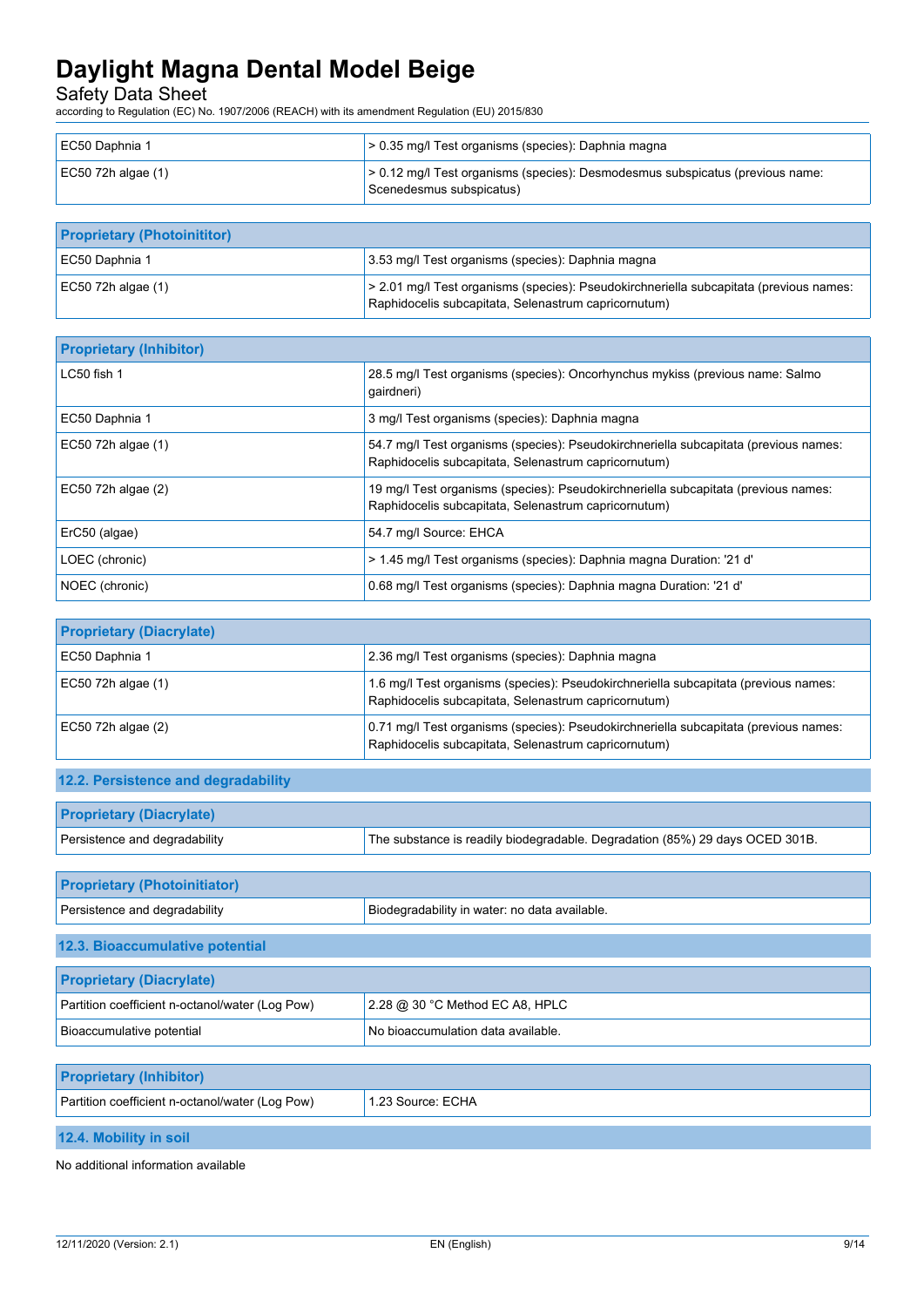Safety Data Sheet

according to Regulation (EC) No. 1907/2006 (REACH) with its amendment Regulation (EU) 2015/830

| 12.5. Results of PBT and vPvB assessment |                                                                                                                                                             |
|------------------------------------------|-------------------------------------------------------------------------------------------------------------------------------------------------------------|
| <b>Component</b>                         |                                                                                                                                                             |
| Proprietary (Diacrylate) (57472-68-1)    | This product does not meet the criteria for PBT (Persistent, Bioaccumulative and Toxic<br>substance) or for vPvB (Very Persistent and Very Bioaccumulative) |
| Proprietary (Diacrylate) (52404-33-8)    | PBT: not relevant – no registration required                                                                                                                |
|                                          |                                                                                                                                                             |

**12.6. Other adverse effects**

No additional information available

| <b>SECTION 13: Disposal considerations</b>                                                               |                                                                                                                                                                                                                                                       |  |  |
|----------------------------------------------------------------------------------------------------------|-------------------------------------------------------------------------------------------------------------------------------------------------------------------------------------------------------------------------------------------------------|--|--|
| <b>13.1. Waste treatment methods</b>                                                                     |                                                                                                                                                                                                                                                       |  |  |
| Waste treatment methods<br>Sewage disposal recommendations<br>Product/Packaging disposal recommendations | : Dispose of contents/container in accordance with licensed collector's sorting instructions.<br>: Disposal must be done according to official regulations.<br>: Avoid release to the environment. Comply with applicable regulations for solid waste |  |  |
| Additional information                                                                                   | disposal. Dispose in a safe manner in accordance with local/national regulations.<br>: Clean up even minor leaks or spills if possible without unnecessary risk. Consult an expert<br>on waste disposal or treatment.                                 |  |  |
| Ecology - waste materials                                                                                | : Avoid release to the environment.                                                                                                                                                                                                                   |  |  |

## **SECTION 14: Transport information**

In accordance with ADR / RID / IMDG / IATA / ADN **ADR IMDG IATA ADN RID 14.1. UN number** UN 3082 UN 3082 UN 3082 UN 3082 UN 3082 **14.2. UN proper shipping name** ENVIRONMENTALLY **HAZARDOUS** SUBSTANCE, LIQUID, N.O.S. (Daylight Magna Dental Model Beige) ENVIRONMENTALLY **HAZARDOUS** SUBSTANCE, LIQUID, N.O.S. (Daylight Magna Dental Model Beige) Environmentally hazardous substance, liquid, n.o.s. (Daylight Magna Dental Model Beige) ENVIRONMENTALLY HAZARDOUS SUBSTANCE, LIQUID, N.O.S. (Daylight Magna Dental Model Beige) ENVIRONMENTALLY HAZARDOUS SUBSTANCE, LIQUID, N.O.S. (Daylight Magna Dental Model Beige) **Transport document description** UN 3082 ENVIRONMENTALLY HAZARDOUS SUBSTANCE, LIQUID, N.O.S. (Daylight Magna Dental Model Beige), 9, III, (-) UN 3082 ENVIRONMENTALLY HAZARDOUS SUBSTANCE, LIQUID, N.O.S. (Daylight Magna Dental Model Beige), 9, III, MARINE POLLUTANT UN 3082 Environmentally hazardous substance, liquid, n.o.s. (Daylight Magna Dental Model Beige), 9, III UN 3082 ENVIRONMENTALLY HAZARDOUS SUBSTANCE, LIQUID, N.O.S. (Daylight Magna Dental Model Beige), 9, III UN 3082 ENVIRONMENTALLY HAZARDOUS SUBSTANCE, LIQUID, N.O.S. (Daylight Magna Dental Model Beige), 9, III **14.3. Transport hazard class(es)** 9 9 9 9 9 9 9 9 9 **14.4. Packing group** III III III III III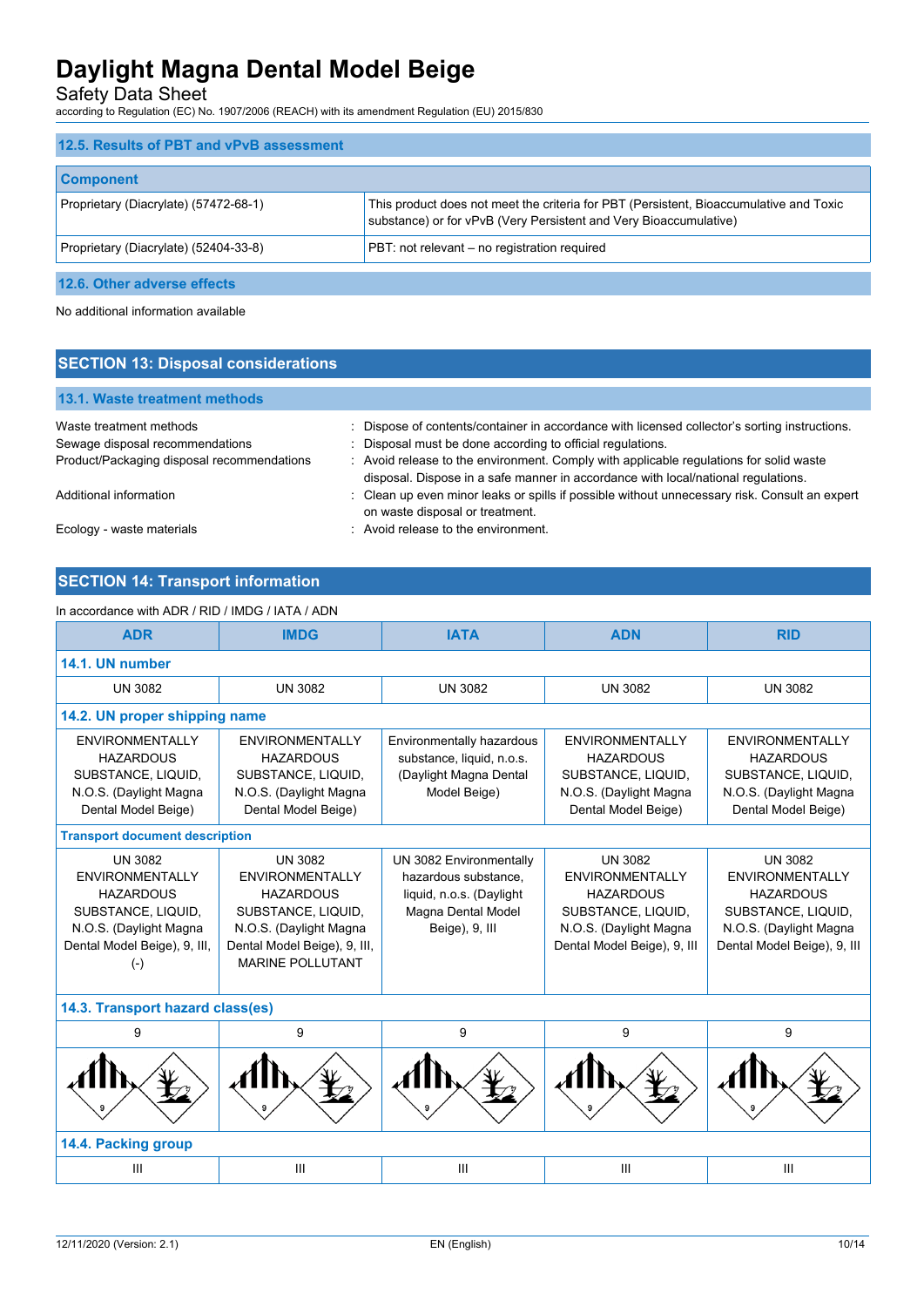Safety Data Sheet

according to Regulation (EC) No. 1907/2006 (REACH) with its amendment Regulation (EU) 2015/830

| <b>14.5. Environmental hazards</b>                              |                           |                         |                   |                   |
|-----------------------------------------------------------------|---------------------------|-------------------------|-------------------|-------------------|
| Dangerous for the                                               | Dangerous for the         | Dangerous for the       | Dangerous for the | Dangerous for the |
| environment: Yes                                                | environment: Yes          | environment: Yes        | environment: Yes  | environment: Yes  |
|                                                                 | Marine pollutant : Yes    |                         |                   |                   |
| No supplementary information available                          |                           |                         |                   |                   |
| 14.6. Special precautions for user                              |                           |                         |                   |                   |
| <b>Overland transport</b>                                       |                           |                         |                   |                   |
| Classification code (ADR)                                       | $~\cdot~$ M6              |                         |                   |                   |
| Special provisions (ADR)                                        |                           | : 274, 335, 375, 601    |                   |                   |
| Limited quantities (ADR)                                        | : 51                      |                         |                   |                   |
| Excepted quantities (ADR)                                       | E <sub>1</sub>            |                         |                   |                   |
| Packing instructions (ADR)                                      |                           | P001, IBC03, LP01, R001 |                   |                   |
| Special packing provisions (ADR)                                | PP <sub>1</sub>           |                         |                   |                   |
| Mixed packing provisions (ADR)                                  | : MP19                    |                         |                   |                   |
| Portable tank and bulk container instructions (ADR)             | $\therefore$ T4           |                         |                   |                   |
| Portable tank and bulk container special provisions             |                           | $\therefore$ TP1, TP29  |                   |                   |
| (ADR)<br>Tank code (ADR)                                        | : LGBV                    |                         |                   |                   |
| Vehicle for tank carriage                                       | : AT                      |                         |                   |                   |
| Transport category (ADR)                                        | 3                         |                         |                   |                   |
| Special provisions for carriage - Packages (ADR)                | : V12                     |                         |                   |                   |
| Special provisions for carriage - Loading, unloading            | $\therefore$ CV13         |                         |                   |                   |
| and handling (ADR)                                              |                           |                         |                   |                   |
| Hazard identification number (Kemler No.)                       | $\therefore$ 90           |                         |                   |                   |
| Orange plates                                                   |                           | 90                      |                   |                   |
|                                                                 |                           |                         |                   |                   |
|                                                                 |                           | 3082                    |                   |                   |
|                                                                 |                           |                         |                   |                   |
| Tunnel restriction code (ADR)<br>EAC code                       | t.<br>$\cdot 3Z$          |                         |                   |                   |
|                                                                 |                           |                         |                   |                   |
| <b>Transport by sea</b><br>Special provisions (IMDG)            |                           | : 274, 335, 969         |                   |                   |
| Limited quantities (IMDG)                                       | : 5L                      |                         |                   |                   |
| Excepted quantities (IMDG)                                      | E <sub>1</sub>            |                         |                   |                   |
| Packing instructions (IMDG)                                     |                           | : LP01, P001            |                   |                   |
| Special packing provisions (IMDG)                               | : PP1                     |                         |                   |                   |
| IBC packing instructions (IMDG)                                 | : IBC03                   |                         |                   |                   |
| Tank instructions (IMDG)                                        | : T4                      |                         |                   |                   |
| Tank special provisions (IMDG)                                  |                           | : TP1, TP29             |                   |                   |
| EmS-No. (Fire)                                                  | $: F-A$                   |                         |                   |                   |
| EmS-No. (Spillage)                                              | $: S-F$                   |                         |                   |                   |
| Stowage category (IMDG)                                         | : A                       |                         |                   |                   |
| Air transport                                                   |                           |                         |                   |                   |
| PCA Excepted quantities (IATA)<br>PCA Limited quantities (IATA) | $\therefore$ E1<br>: Y964 |                         |                   |                   |
| PCA limited quantity max net quantity (IATA)                    | : 30kgG                   |                         |                   |                   |
| PCA packing instructions (IATA)                                 | : 964                     |                         |                   |                   |
| PCA max net quantity (IATA)                                     | : 450L                    |                         |                   |                   |
| CAO packing instructions (IATA)                                 | .964                      |                         |                   |                   |
| CAO max net quantity (IATA)                                     | : 450L                    |                         |                   |                   |
| Special provisions (IATA)                                       |                           | $:$ A97, A158, A197     |                   |                   |
| ERG code (IATA)                                                 | : 9L                      |                         |                   |                   |
| Inland waterway transport                                       |                           |                         |                   |                   |
| Classification code (ADN)                                       | : M6                      |                         |                   |                   |
| Special provisions (ADN)                                        |                           | : 274, 335, 375, 601    |                   |                   |
| Limited quantities (ADN)                                        | : 5L                      |                         |                   |                   |
| Excepted quantities (ADN)                                       | $\therefore$ E1<br>$:$ PP |                         |                   |                   |
| Equipment required (ADN)<br>Number of blue cones/lights (ADN)   | $\therefore$ 0            |                         |                   |                   |
|                                                                 |                           |                         |                   |                   |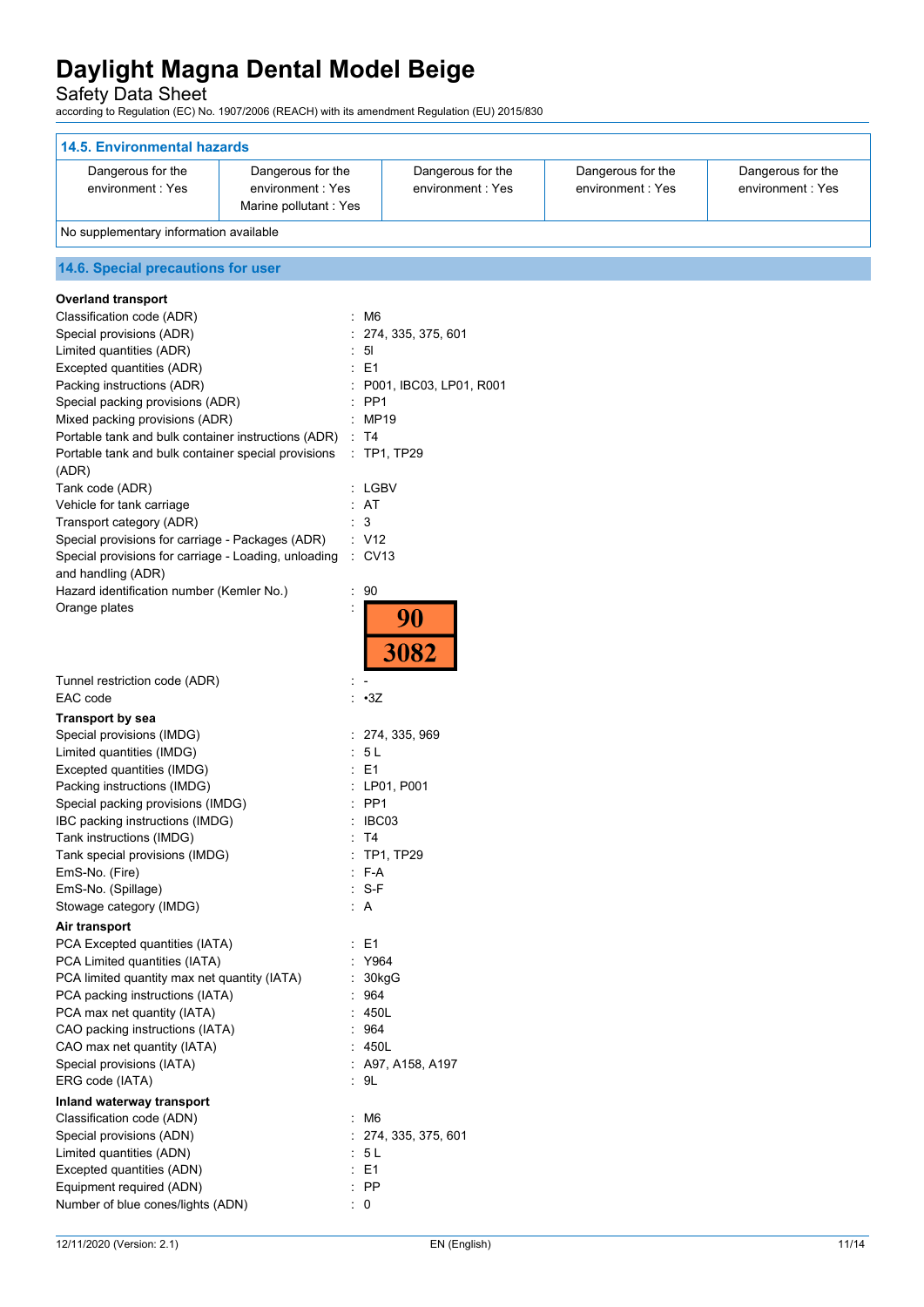Safety Data Sheet

according to Regulation (EC) No. 1907/2006 (REACH) with its amendment Regulation (EU) 2015/830

|                                                      | : M6                      |
|------------------------------------------------------|---------------------------|
|                                                      | : 274, 335, 375, 601      |
|                                                      | : 5L                      |
|                                                      | $\pm$ E1                  |
|                                                      | : P001, IBC03, LP01, R001 |
|                                                      | $\therefore$ PP1          |
|                                                      | MP19                      |
| Portable tank and bulk container instructions (RID)  | : T4                      |
| Portable tank and bulk container special provisions  | $:$ TP1, TP29             |
|                                                      |                           |
|                                                      | $:$ LGBV                  |
|                                                      | $\therefore$ 3            |
| Special provisions for carriage – Packages (RID)     | $\therefore$ W12          |
| Special provisions for carriage - Loading, unloading | : CW13, CW31              |
|                                                      |                           |
| ۰,                                                   | CE8                       |
|                                                      | 90                        |
|                                                      |                           |

**14.7. Transport in bulk according to Annex II of Marpol and the IBC Code**

## Not applicable

### **SECTION 15: Regulatory information**

### **15.1. Safety, health and environmental regulations/legislation specific for the substance or mixture**

#### **15.1.1. EU-Regulations**

| The following restrictions are applicable according to Annex XVII of the REACH Regulation (EC) No 1907/2006: |                                                                                                                                                                     |                                                                                                                                                                                                                                                                                                                                                                                                                |
|--------------------------------------------------------------------------------------------------------------|---------------------------------------------------------------------------------------------------------------------------------------------------------------------|----------------------------------------------------------------------------------------------------------------------------------------------------------------------------------------------------------------------------------------------------------------------------------------------------------------------------------------------------------------------------------------------------------------|
| Reference code                                                                                               | Applicable on                                                                                                                                                       | Entry title or description                                                                                                                                                                                                                                                                                                                                                                                     |
| 3(b)                                                                                                         | Daylight Magna Dental Model Beige ;<br>Proprietary (Diacrylate); Proprietary<br>(Diacrylate); Proprietary (Crosslinking<br>agent); Proprietary (Crosslinking agent) | Substances or mixtures fulfilling the criteria for any of the following hazard classes<br>or categories set out in Annex I to Regulation (EC) No 1272/2008: Hazard classes<br>3.1 to 3.6, 3.7 adverse effects on sexual function and fertility or on development,<br>3.8 effects other than narcotic effects, 3.9 and 3.10                                                                                     |
| 3(c)                                                                                                         | Daylight Magna Dental Model Beige;<br>Proprietary (Crosslinking agent)                                                                                              | Substances or mixtures fulfilling the criteria for any of the following hazard classes<br>or categories set out in Annex I to Regulation (EC) No 1272/2008: Hazard class<br>4.1                                                                                                                                                                                                                                |
| 40.                                                                                                          | Proprietary (Photoinitiator)                                                                                                                                        | Substances classified as flammable gases category 1 or 2, flammable liquids<br>categories 1, 2 or 3, flammable solids category 1 or 2, substances and mixtures<br>which, in contact with water, emit flammable gases, category 1, 2 or 3, pyrophoric<br>liquids category 1 or pyrophoric solids category 1, regardless of whether they<br>appear in Part 3 of Annex VI to Regulation (EC) No 1272/2008 or not. |

Contains no substance on the REACH candidate list

Contains no REACH Annex XIV substances

Contains no substance subject to Regulation (EU) No 649/2012 of the European Parliament and of the Council of 4 July 2012 concerning the export and import of hazardous chemicals.

Contains no substance subject to Regulation (EU) No 2019/1021 of the European Parliament and of the Council of 20 June 2019 on persistent organic pollutants

#### **15.1.2. National regulations**

### **Germany**

| <b>Employment restrictions</b>                                                                  | : Observe restrictions according Act on the Protection of Working Mothers (MuSchG)<br>Observe restrictions according Act on the Protection of Young People in Employment<br>(JArbSchG) |
|-------------------------------------------------------------------------------------------------|----------------------------------------------------------------------------------------------------------------------------------------------------------------------------------------|
| Water hazard class (WGK)                                                                        | : WGK 3, Highly hazardous to water (Classification according to AwSV, Annex 1)                                                                                                         |
| Hazardous Incident Ordinance (12. BImSchV)                                                      | : Is not subject of the Hazardous Incident Ordinance (12. BImSchV)                                                                                                                     |
| <b>Netherlands</b><br>SZW-lijst van kankerverwekkende stoffen<br>SZW-lijst van mutagene stoffen | : diphenyl(2,4,6-trimethylbenzoyl)phosphine oxide is listed<br>: None of the components are listed                                                                                     |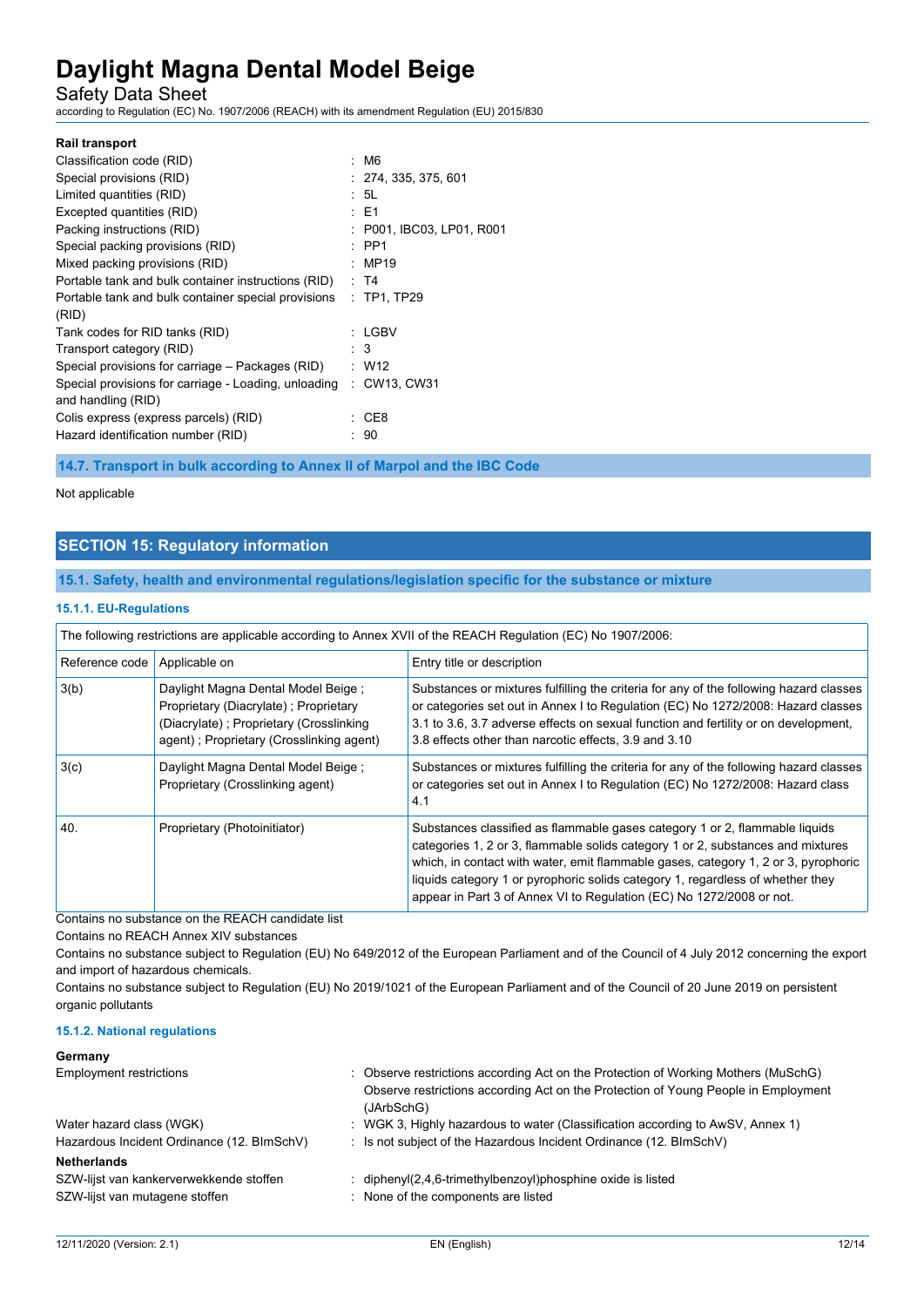Safety Data Sheet

according to Regulation (EC) No. 1907/2006 (REACH) with its amendment Regulation (EU) 2015/830

| NIET-limitatieve lijst van voor de voortplanting<br>giftige stoffen - Borstvoeding | : None of the components are listed                                                      |
|------------------------------------------------------------------------------------|------------------------------------------------------------------------------------------|
| NIET-limitatieve lijst van voor de voortplanting                                   | $\therefore$ PI-784, diphenyl(2,4,6-trimethylbenzoyl) phosphine oxide are listed         |
| giftige stoffen - Vruchtbaarheid                                                   |                                                                                          |
| NIET-limitatieve lijst van voor de voortplanting                                   | : None of the components are listed                                                      |
| giftige stoffen – Ontwikkeling                                                     |                                                                                          |
| <b>Denmark</b>                                                                     |                                                                                          |
| Danish National Regulations                                                        | : Young people below the age of 18 years are not allowed to use the product              |
|                                                                                    | Pregnant/breastfeeding women working with the product must not be in direct contact with |
|                                                                                    | the product                                                                              |

## **15.2. Chemical safety assessment**

No chemical safety assessment has been carried out

## **SECTION 16: Other information**

| <b>Abbreviations and acronyms:</b> |                                                                                                   |
|------------------------------------|---------------------------------------------------------------------------------------------------|
| ADN                                | European Agreement concerning the International Carriage of Dangerous Goods by Inland Waterways   |
| <b>ADR</b>                         | European Agreement concerning the International Carriage of Dangerous Goods by Road               |
| <b>ATE</b>                         | <b>Acute Toxicity Estimate</b>                                                                    |
| <b>BLV</b>                         | <b>Biological limit value</b>                                                                     |
| CAS-No.                            | <b>Chemical Abstract Service number</b>                                                           |
| <b>CLP</b>                         | Classification Labelling Packaging Regulation; Regulation (EC) No 1272/2008                       |
| <b>DMEL</b>                        | Derived Minimal Effect level                                                                      |
| <b>DNEL</b>                        | Derived-No Effect Level                                                                           |
| <b>EC50</b>                        | Median effective concentration                                                                    |
| EC-No.                             | European Community number                                                                         |
| EN                                 | European Standard                                                                                 |
| <b>IATA</b>                        | International Air Transport Association                                                           |
| <b>IMDG</b>                        | International Maritime Dangerous Goods                                                            |
| <b>LC50</b>                        | Median lethal concentration                                                                       |
| LD50                               | Median lethal dose                                                                                |
| <b>LOAEL</b>                       | Lowest Observed Adverse Effect Level                                                              |
| <b>NOAEC</b>                       | No-Observed Adverse Effect Concentration                                                          |
| <b>NOAEL</b>                       | No-Observed Adverse Effect Level                                                                  |
| <b>NOEC</b>                        | No-Observed Effect Concentration                                                                  |
| OEL                                | Occupational Exposure Limit                                                                       |
| PBT                                | <b>Persistent Bioaccumulative Toxic</b>                                                           |
| PNEC                               | <b>Predicted No-Effect Concentration</b>                                                          |
| <b>REACH</b>                       | Registration, Evaluation, Authorisation and Restriction of Chemicals Regulation (EC) No 1907/2006 |
| <b>RID</b>                         | Regulations concerning the International Carriage of Dangerous Goods by Rail                      |
| <b>SDS</b>                         | Safety Data Sheet                                                                                 |
| vPvB                               | Very Persistent and Very Bioaccumulative                                                          |
| <b>WGK</b>                         | <b>Water Hazard Class</b>                                                                         |